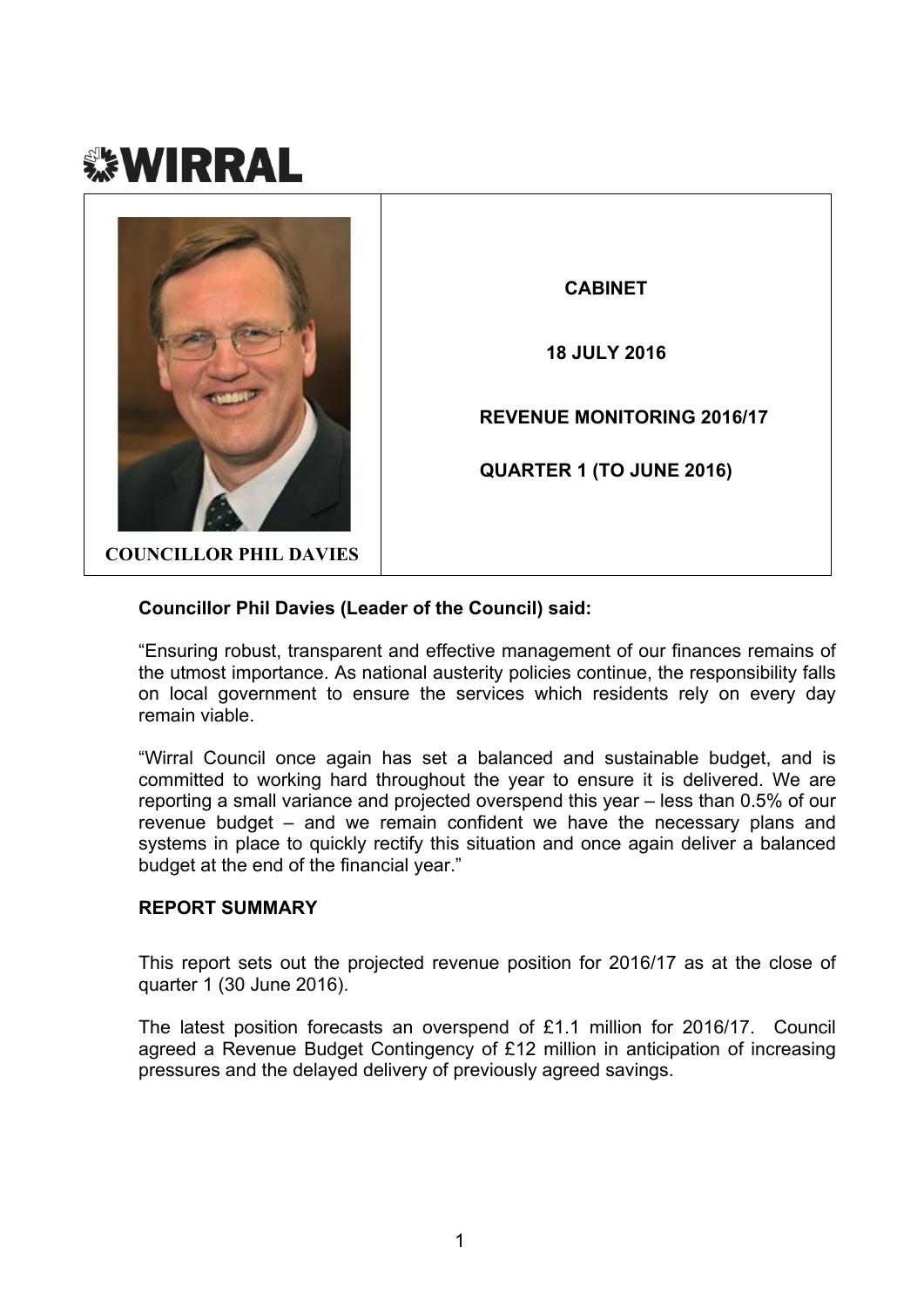The headline position is shown in the graph.



**Graph 1: Wirral Council – 2016/17 General Fund Variance**

This is a key decision which affects all Wards within the Borough.

# **Recommendations**

- 1. That the £11.1 million distribution of the Revenue Budget Contingency be approved.
- 2. That the use of £1.6 million of General Fund balances be referred to Council for approval.
- 3. That the receipt of £0.17 million of New Homes Bonus Returned Funding Grant which will be added to General Fund Balances be noted.
- 4. That the underspend of £1.3 million identified following the closure of the 2015/16 accounts being added to General Fund Balances be noted.
- 5. That Officers identify actions and take measures to reduce the projected overspend of £1.1 million and replenish General Fund balances.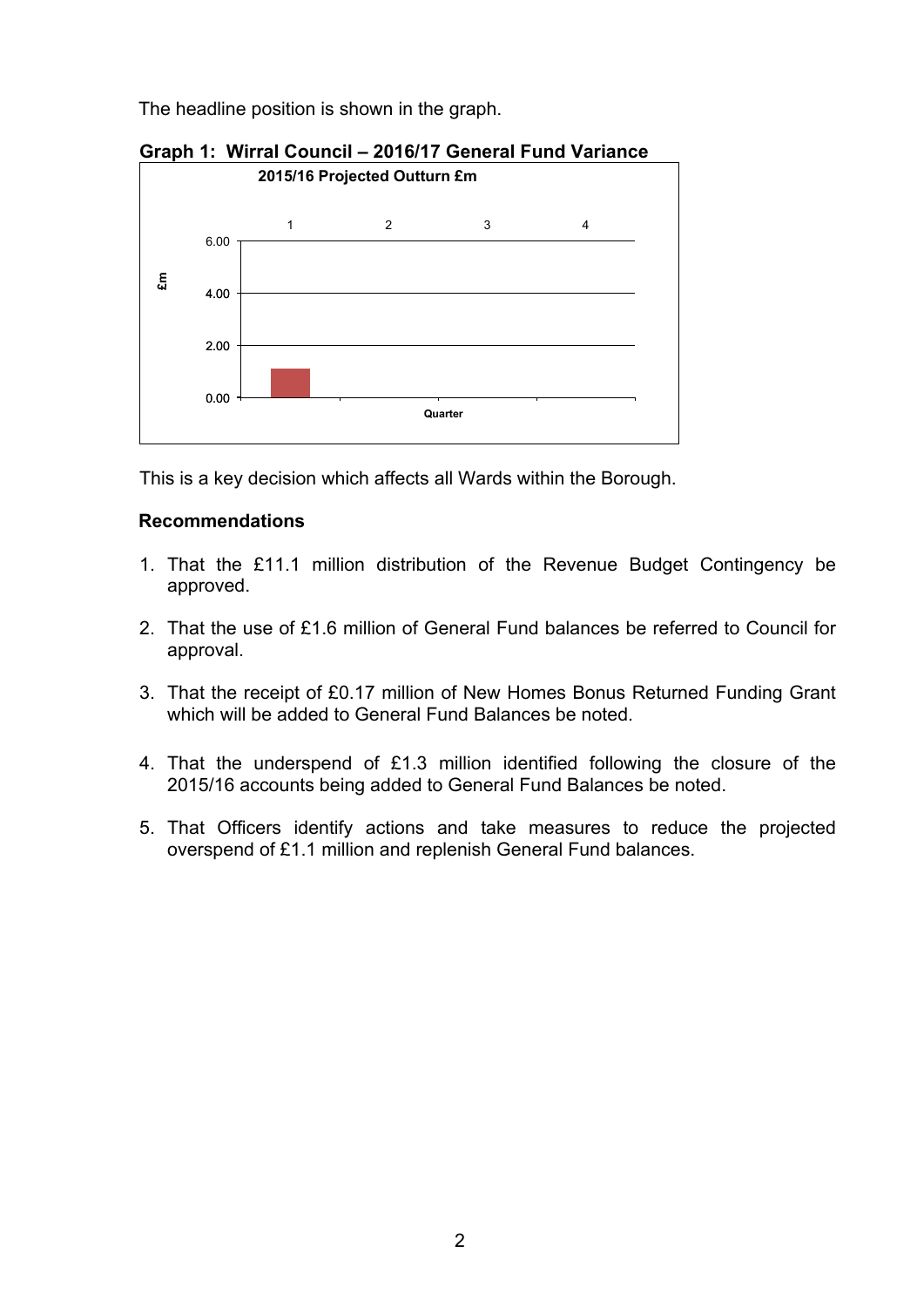### **SUPPORTING INFORMATION**

#### **1.0 REASONS FOR RECOMMENDATIONS**

1.1 The Council, having set a Budget at the start of the financial year, needs to ensure that the delivery of this Budget is achieved. Consequently there is a requirement to regularly monitor progress so that corrective action can be taken when required which is enhanced with the regular reporting of the financial position.

#### **2.0 OTHER OPTIONS CONSIDERED**

2.1 This is a monitoring report but any options to improve the monitoring and budget accuracy will be considered.

#### **3.0 BACKGROUND INFORMATION**

#### **3.1 CHANGES TO THE AGREED BUDGET**

3.1.1 The 2016/17 Budget was agreed by Council on 3 March 2016. Any increase in the Budget has to be agreed by full Council. Changes to the Budget since it was set are summarised in Table 1.

| $\frac{1}{2}$                  |               |                      | <u></u>                |                    |
|--------------------------------|---------------|----------------------|------------------------|--------------------|
|                                | Original      | Proposed             | <b>Proposed Budget</b> | <b>Revised Net</b> |
|                                | <b>Net</b>    | <b>Budget Change</b> | Change Quarter 1       | <b>Budget</b>      |
|                                | <b>Budget</b> | Quarter 1 Use of     | Use of Balances        |                    |
|                                |               | Contingency          |                        |                    |
|                                | £ms           | £ms                  | £ms                    | £ms                |
| <b>FWB - Adult Social Care</b> | 71,311        | 3,900                | 1,500                  | 76,711             |
| FWB - Children & Young         | 67,773        | 5,000                |                        | 72,773             |
| People,                        |               |                      |                        |                    |
| <b>FWB - Further Areas:</b>    | 9,383         |                      | 100                    | 9,483              |
| Safeguarding, Schools,         |               |                      |                        |                    |
| Leisure, Public Health         |               |                      |                        |                    |
| Regeneration &                 | 83,607        |                      |                        | 83,607             |
| Environment                    |               |                      |                        |                    |
| Transformation &               | 24.730        | 500                  |                        | 25,230             |
| <b>Resources</b>               |               |                      |                        |                    |
| Corporate Growth,              | 7,791         | 9,400                |                        | $-1,609$           |
| Savings & Grant                |               |                      |                        |                    |
| <b>Net Cost of Services</b>    | 264,595       |                      | 1,600                  | 266,195            |

#### **Table 1: 2016/17 Original & Revised Net Budget by Directorate £000's**

- 3.1.2 The revenue budget included within it a Contingency to mitigate the financial risks associated with demand pressures and the delivery of previously agreed savings.
- 3.1.3 Following a review of the financial position and having regard to the 2015/16 out-turn it is recommended that £11.1 million of the Revenue budget Contingency now be allocated. This relates to £3.9 million within Adult Social Services, £5 million in Childrens Services, £0.5 million for Transformation and Resources and £1.7 million in respect of corporate budgets.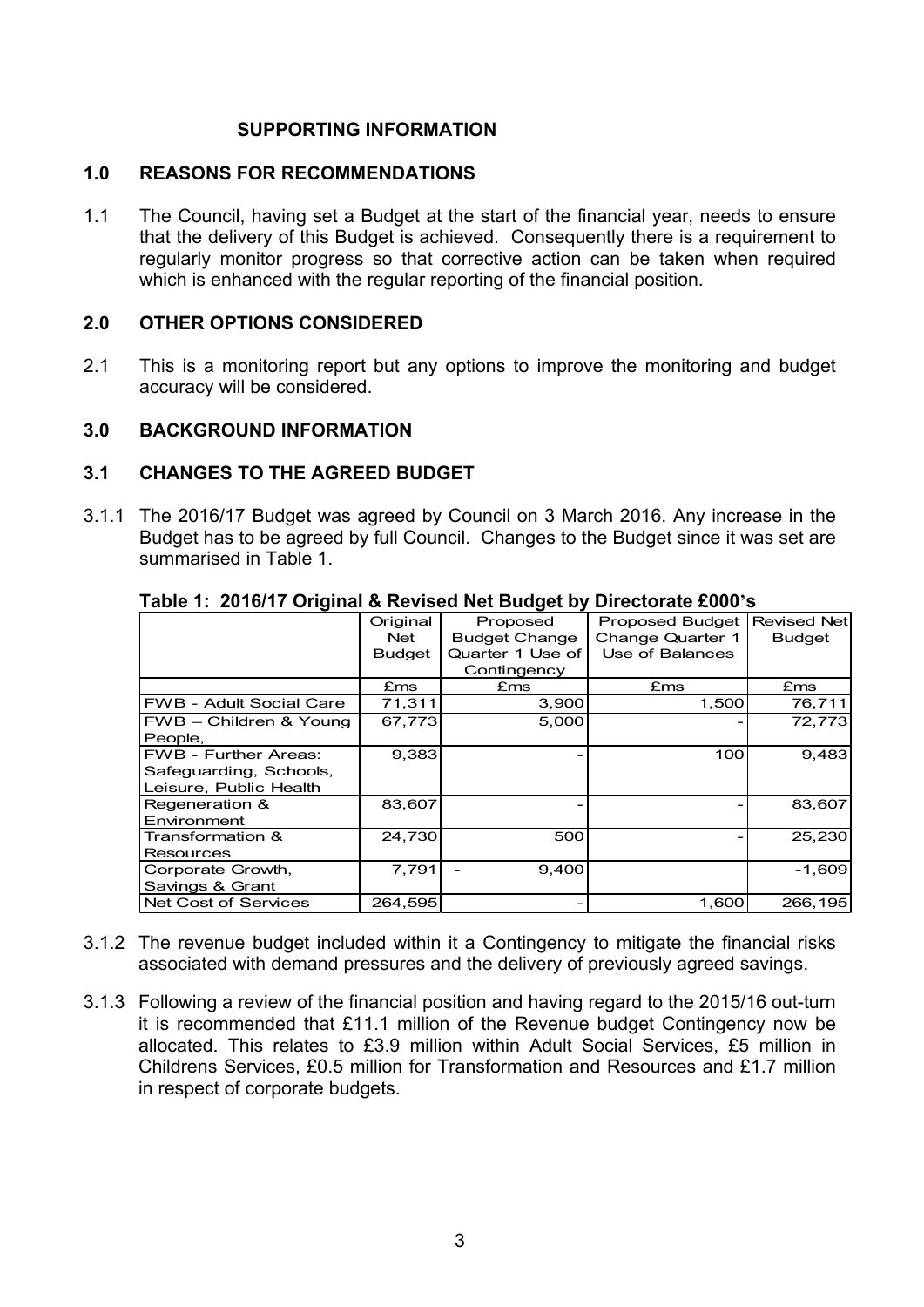- 3.1.4 After use to mitigate pressures and additional care fee costs, £0.9 million of the Revenue Budget Contingency will remain. The allocation of General Fund balances will increase the 2016/17 net cost of services budget by £1.6 million.
- 3.1.5 Cabinet on 6 June 2016 agreed Social Care Fees Setting proposals for 2016/17. The investment is £3 million above the current budget. £1.5 million transferred from the Revenue Budget Contingency and a call on General Fund Balances for the remaining £1.5 million.
- 3.1.6 The Passport for Life concession proposal was revoked after the budget was set in March 2016. The cost of this is approximately £0.1 million and is to be met from General Fund Balances in 2016/17.
- 3.1.7 The Department of Communities and Local Government (DCLG) on 23 May 2016 announced that Wirral would receive a grant payment of £0.17 million. This relates to a national allocation of unrequired monies originally top-sliced from formula grant to fund the New Homes Bonus scheme. This money will be added to General Fund Balances.
- 3.1.8 The closure of the 2015/16 Accounts resulted in an underspend of £1.3 million on the revenue budget. This amount has been added to General Fund Balances. Further details are in the Out-turn 2015/16 report on this agenda.

### **PROJECTIONS AND KEY ISSUES**

3.2.1 The projected outturn position as at the end of June 2016, key issues emerging and Directorate updates are detailed in the following sections.

| <b>Directorates</b>               | <b>Revised</b> | <b>Forecast</b> | (Under)          | <b>RAGBY</b> | Change |
|-----------------------------------|----------------|-----------------|------------------|--------------|--------|
|                                   | <b>Budget</b>  | Outturn         | Overspend        | <b>Class</b> | from   |
|                                   |                |                 | <b>Quarter 1</b> |              | prev   |
| FWB - Adult Social Care           | 76,711         | 76,711          |                  |              |        |
| FWB - Children & Young People     | 72,773         | 76,073          | 3,300            | R            |        |
| <b>FWB - Further Areas:</b>       | 9,483          | 9,783           | 300              | Gı           |        |
| Safeguarding, Schools, Leisure,   |                |                 |                  |              |        |
| Public Health                     |                |                 |                  |              |        |
| Regeneration & Environment        | 83,607         | 83,607          |                  | G            |        |
| Transformation & Resources        | 25,230         | 22,730          | $-2,500$         |              |        |
| Corporate Growth, Savings & Grant | $-1,609$       | $-1,609$        |                  | Gl           |        |
| <b>TOTAL</b>                      | 266,195        | 267,295         | 1,100            |              | U      |

**Table 2: 2016/17 Projected Budget variations by Directorate £000's**

The report classifies the forecast under/overspends for the above areas using a colour RAGBY rating. The ratings are defined as follows:

- Extreme: Overspends **Red** (over +£301k), Underspend **Yellow** (over -£301k).
- Acceptable: **Amber** (+£141k to +£300k), **Green** (range from +£140k to -£140k); **Blue** (-£141k to -£300k).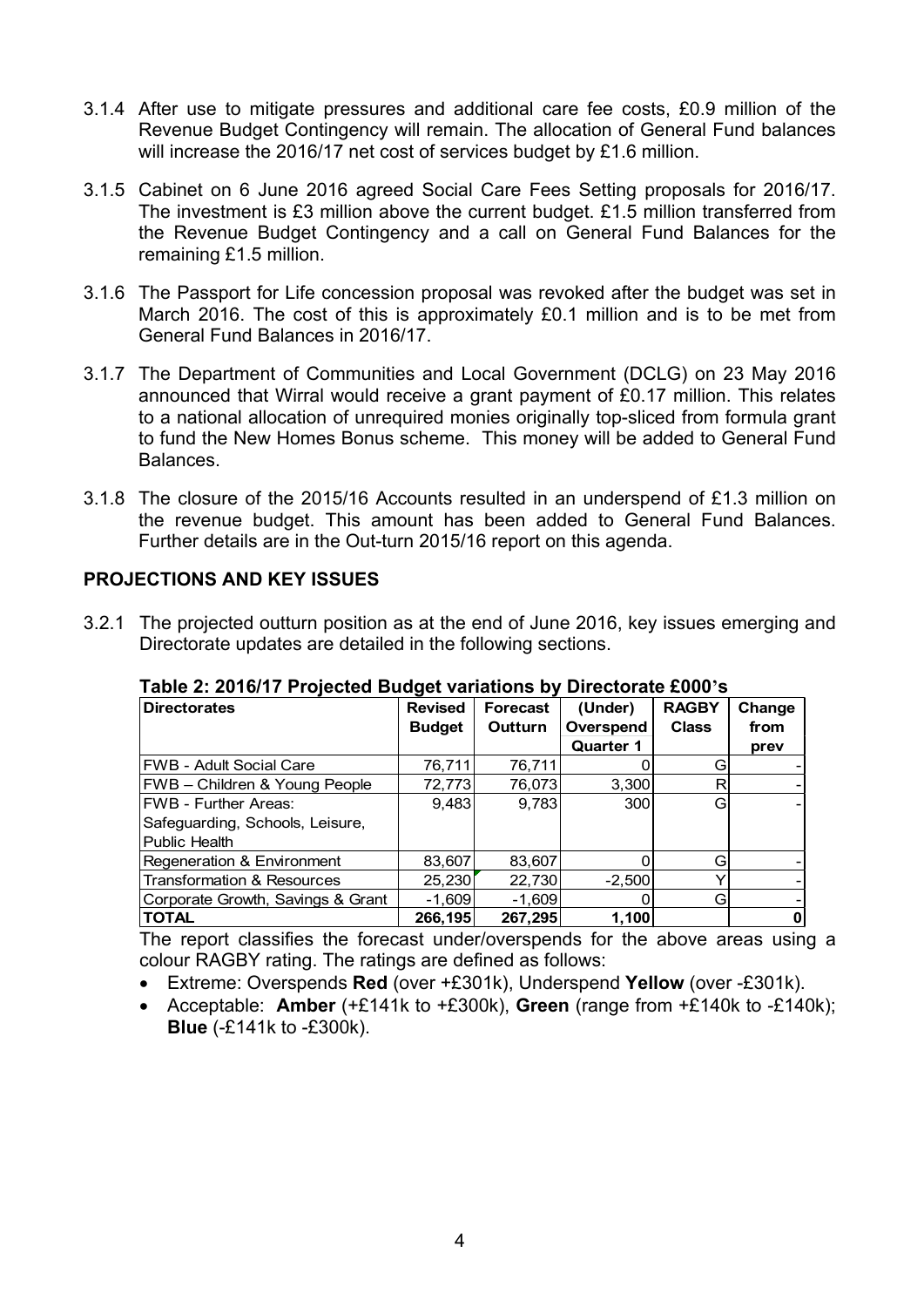# 3.3 **DIRECTORATE UPDATES**

### 3.3.1 **Families and Wellbeing: Adult Social Care**

- Following the outcome of the implementation of the Care Cost review, including the impact of the National Living Wage and overnight allowances Cabinet on 6 June 2016 agreed to increase the investment in this service by £3 million as referred to in Section 3.1.6
- There are a number of savings rated red or amber which are primarily prior year savings. Progress of these will be closely monitored. Resources were identified within, and have been allocated from, the Revenue Budget Contingency to offset the pressures in 2016/17.
- A number of on-going pressures exist around demographics and demand and the Directorate has identified mitigating actions to deal with the remaining pressures. However, these do present risks to the successful delivery of the budget in 2016/17.

### 3.3.2 **Families and Wellbeing: Children and Young People**

- There are a number of savings rated red or amber which are primarily prior year savings. Resources were identified within, and have been allocated from, the Revenue Budget Contingency to offset the pressures in 2016/17.
- The forecast overspend relates to significant pressures within looked after children, agency and transport and assumes the achievement of targets in respect of reductions in residential placements and agency staff.

# 3.3.3 **Families and Wellbeing: Other**

- Reversal of Passport for Life saving decision requires use of £0.1 million from General Fund Balances.
- Leisure budget pressures of £0.3 million relate to meeting previously agreed saving targets in respect of reduction in overall subsidy combined with new targets.
- Nothing to report at this stage in respect of Schools, Safeguarding and Public Health

#### 3.3.4 **Regeneration and Environment**

- No variances forecast as yet. Number of areas which generated savings in 2015/16 were incorporated as savings within the 2016/17 Budget.
- As the year progresses underspends may emerge but at this stage outturn is protected to be as the Budget.

#### 3.3.5 **Transformation & Resources**

 Overall underspend from pro-active treasury management activity including extended temporary internal borrowing being used to replace more expensive external borrowing.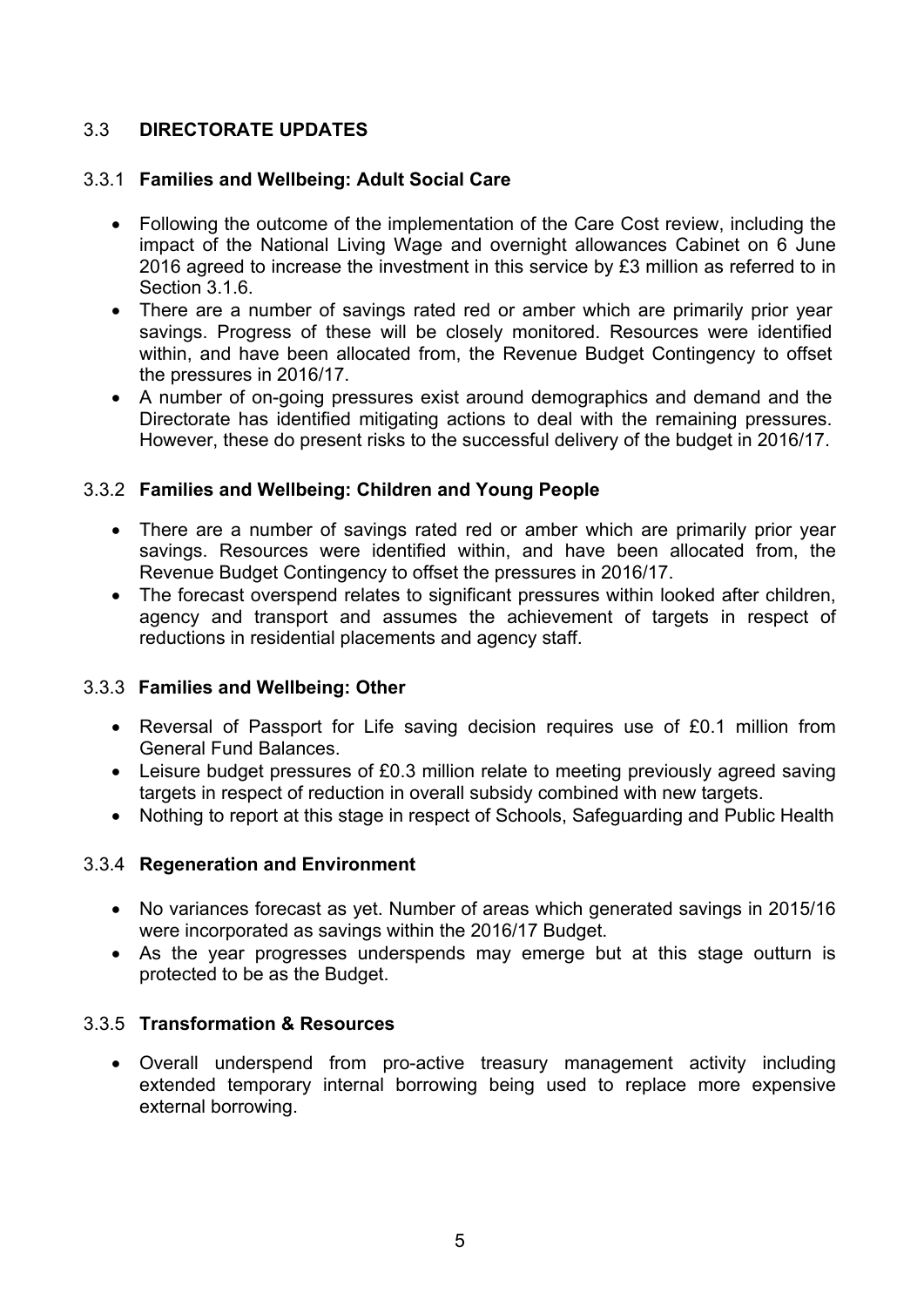Asset Management forecasting £0.5 million overspend relating to the delivery of previously agreed savings. Resources were identified within, and have been allocated from, the Revenue Budget Contingency. The position may improve as the year progresses if income and Planned Preventative Maintenance spend is similar to the levels in 2015/16.

# **3.4 IMPLEMENTATION OF SAVINGS**

3.4.1 Savings of £31 million were agreed when setting the 2016/17 Budget. A further £10 million of savings relating to previous years savings had not been implemented. Cabinet in July 2015 agreed to re-profile £9.6 million of the 2015/16 savings to 2016/17, whilst a further £0.6 million was unachieved by March 2016. An analysis of the position of the £41 million of savings has been undertaken and is summarised below.

| <b>RAG</b>   | <b>Total identified</b><br>Shortfall from<br>2015/16 and prior | Pre-<br><b>Agreed</b><br>16/17 | <b>Agreed</b><br>in<br>2016/17 | <b>Total</b> |
|--------------|----------------------------------------------------------------|--------------------------------|--------------------------------|--------------|
| Red          | 5,400                                                          | 460                            | 3,205                          | 9,065        |
| Amber        | 1,592                                                          | 1,420                          | 1,365                          | 4,377        |
| Green        | 3,200                                                          | 940                            | 401                            | 4,541        |
| <b>Blue</b>  |                                                                | 300                            | 23,452                         | 23,752       |
| <b>TOTAL</b> | 10,192                                                         | 3,120                          | 28,423                         | 41,735       |

**Table 3: Budget Implementation Plan 2015/16 (£000's)**

- 3.4.2 The savings tracker contains an assessment of the 2016/17 savings.
	- **Blue**: Represents £23.7 million of savings (57%) of total) which have already been realised.
	- **Green**: Savings on track to deliver
	- **Amber**: Some concerns regarding delivery and will require closer scrutiny and monitoring and includes savings within Adults, Children and Asset Management.
	- **Red**: Concerns although largely covered by Revenue Budget Contingency as detailed earlier in the report. Comprised of Children's (£4.3 million), Adults (£1.1million) and Remodelling (£1.7 million).

# **3.5 INCOME AND DEBT**

3.5.1 Revenue and Income falls into four broad areas for reporting purposes. Amounts raised and collected in the year are shown in Table 4.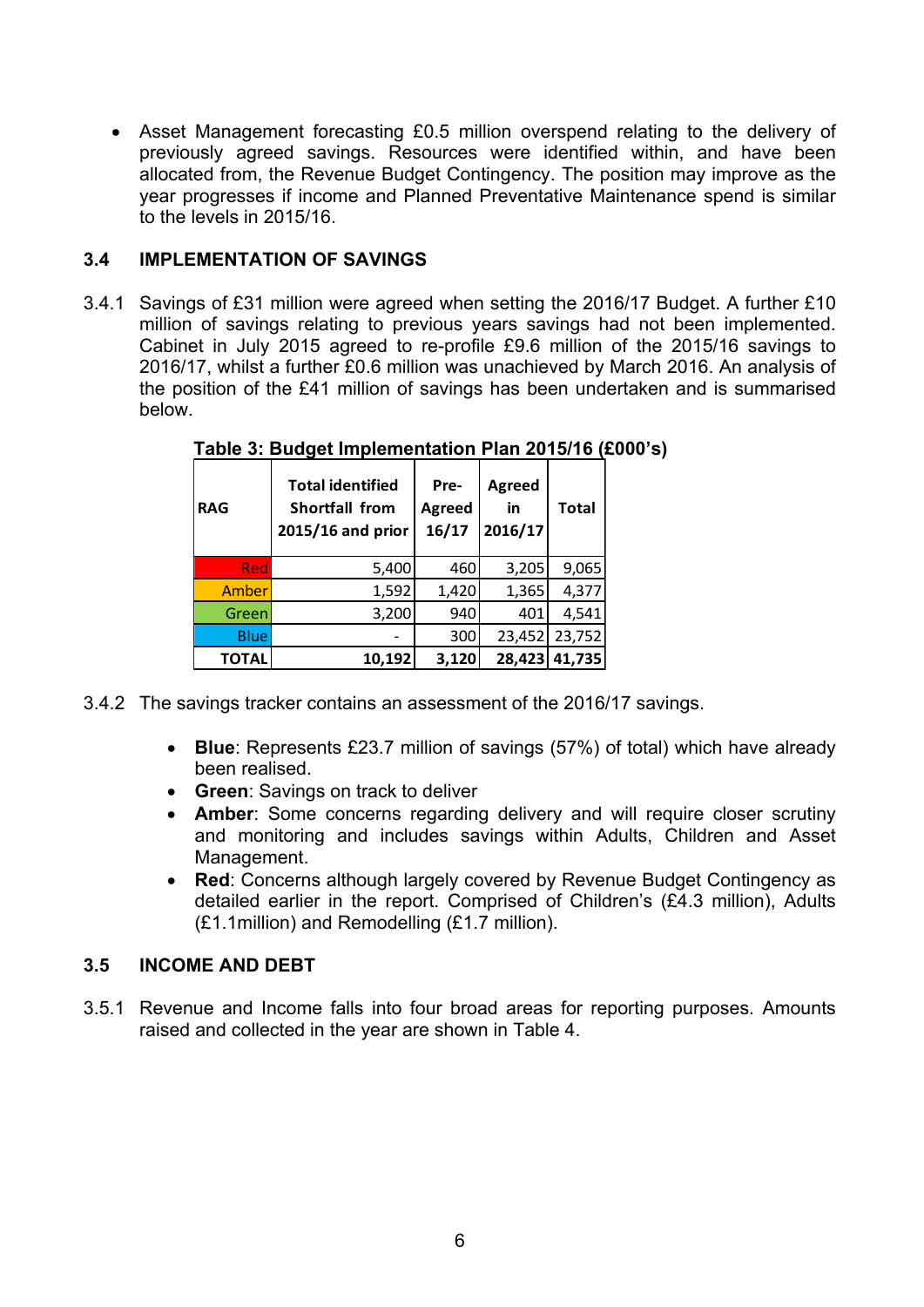|                                      | 2016/17            | 2016/17          |               |
|--------------------------------------|--------------------|------------------|---------------|
|                                      | <b>Collectable</b> | <b>Collected</b> | $\frac{0}{0}$ |
|                                      | £000               | £000             |               |
| <b>Council Tax</b>                   | 146,136            | 40,444           | 27.7%         |
| <b>Business Rates</b>                | 76,389             | 22,392           | 29.3%         |
| Fees and charges: Adults & Children  | 24,957             | 9.492            | 38.0%         |
| Fees and charges: all other services | 23,350             | 13,853           | 59.3%         |

**Table 4: Amount to be Collected in 2016/17**

# **COUNCIL TAX**

3.5.2 Compared with June 2015 the collection performance is the same in percentage terms but in terms of cash received an additional £1.7 million has been collected. The following table compares the amount collected for Council Tax in the period 1 April 2016 to 30 June 2016 with the amount collected in the same period in 2015/16:

# **Table 5 Council Tax Comparatives**

|                       | <b>Actual</b> | <b>Actual</b> |
|-----------------------|---------------|---------------|
|                       | 2016/17       | 2015/16       |
|                       | £000s         | £000s         |
| Cash to Collect       | 146,136       | 139,662       |
| <b>Cash Collected</b> | 40.444        | 38,739        |
| % Collected           | 27.7%         | 27.7%         |

3.5.3 The major change this year relates to a 4% increase in the amount collectable of which 2% is for Adult Social Care. Overall Council Tax levels are £6.5 million more than this time last year. There has been a reduction in numbers eligible for Council Tax Support over the last 12 months which increases the number of people who may face difficulties in paying this additional cost.

# **BUSINESS RATES**

- 3.5.4 Cash received to 30 June 2016 is up by £0.4 million on the equivalent period a year ago. The percentage collected to date however is lower due to the timing of in year receipts from some large properties. Business Rate levels collectable are £4.5 million than this time last year reflecting increases to the valuation list.
- 3.5.6 The table compares the amount collected for the period 1 April 2016 to 30 June 2016 with the amount collected for the same period in 2015/16:

| $1$ uviv VI I Iuliviiui I IVII PVIIIVULIV I IULUV VOIIIIPUI ULITUV | <b>Actual</b> | <b>Actual</b> |
|--------------------------------------------------------------------|---------------|---------------|
|                                                                    | 2016/17       | 2015/16       |
|                                                                    | £000s         | £000s         |
| Cash to Collect                                                    | 76,389        | 71,215        |
| <b>Cash Collected</b>                                              | 22,392        | 21,905        |
| % Collected                                                        | 29.3%         | 30.8%         |

#### **Table 6: National Non-Domestic Rates Comparatives**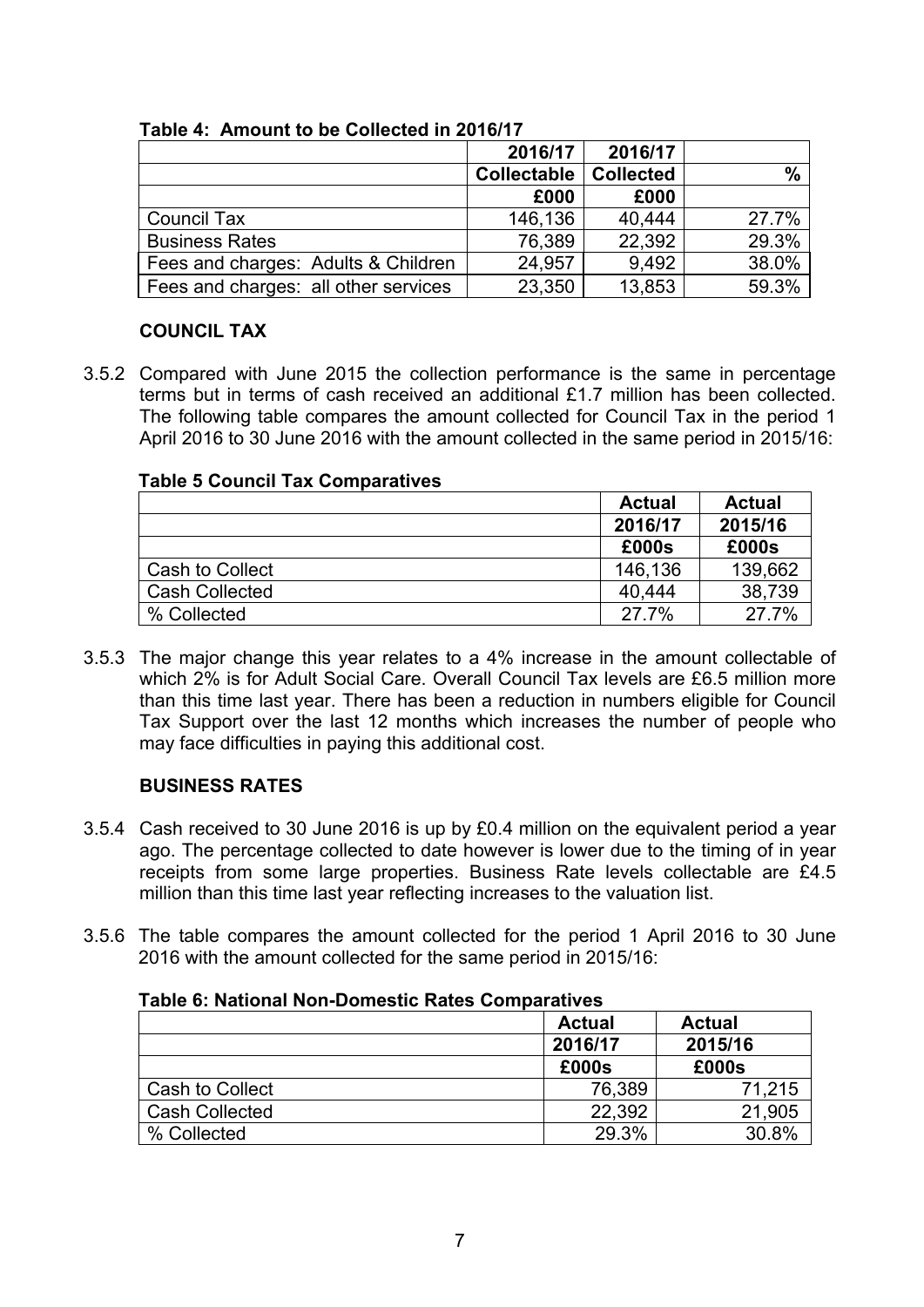3.5.5 Wirral is part of the Liverpool City Region Business Rates Retention pilot scheme. It is expected that next year we may retain 100% of all Business Rates collected; the figure is currently 49%. Any increase in income will however likely be offset by reduction/cancelling of Government grants and the transfer to Wirral of additional responsibilities. The DCLG have stated that pilot authorities will not be financially disadvantaged by being part of the pilot. Wirral currently receives more in the centrally allocated NNDR 'top-up' grant than its proportion of collectable NNDR.

### **DEBTORS**

3.5.7 At the end of June 2016 the arrears stood at £25.2 million. The table provides an analysis across service areas and the amount of debt at each recovery stage:

| <b>Directorate</b>    | Less than  | 1st       | 2nd      | 3rd        | Total at   |
|-----------------------|------------|-----------|----------|------------|------------|
| <b>Description</b>    | 10 days    | reminder  | reminder | reminder   | 30.06.16   |
|                       | £          | £         | £        | £          | £          |
| Chief                 |            |           |          |            |            |
| <b>Executive</b>      | 84,847     | 2,181     | 17,678   | 928,456    | 1,033,162  |
| Neighbourhood         | 40,662     | 0         | 5,316    | 12,843     | 58,821     |
| Transformation        |            |           |          |            |            |
| & Resources           | 6,037,312  | 722,184   | 167,242  | 1,285,860  | 8,212,598  |
| <b>Families &amp;</b> |            |           |          |            |            |
| Wellbeing             | 4,049,227  | 669,452   | 480,082  | 9,901,379  | 15,100,140 |
| Regeneration          |            |           |          |            |            |
| & Environment         | 633,779    | 33,932    | 81,185   | 323,928    | 1,072,824  |
| Policy &              |            |           |          |            |            |
| Performance           | 0          | 0         | 0        | 121,353    | 121,353    |
| <b>Totals</b>         | 10,845,827 | 1,427,749 | 751,503  | 12,573,819 | 25,598,898 |

#### **Table 7: Accounts Receivable Outstanding Arrears Analysis**

3.5.8 The above figures are for invoices in respect of the period up to the end of June 2016. Payments as well as amendments such as write-offs and debt cancellations continue to be made after this date on all these accounts. There is a further deduction of £362,995 to be made for unallocated payments at month end leaving a balance of **£25,235,903**

# **4.0 FINANCIAL IMPLICATIONS**

- 4.1 On 22 February 2016 Cabinet agreed to the level of General Fund balance for 2016/17 being based upon a risk calculation and a minimum of £11.5 million. The level is kept under review during the year to reflect changing circumstances and inyear developments.
- 4.2 As reported elsewhere on this Cabinet agenda the 2015/16 financial year saw an underspend of £1.3 million on the revenue budget which will be added to balances. A further £0.2 million will be added from the receipt of returned New Homes Bonus grant which was top-sliced from the finance settlement by the DCLG.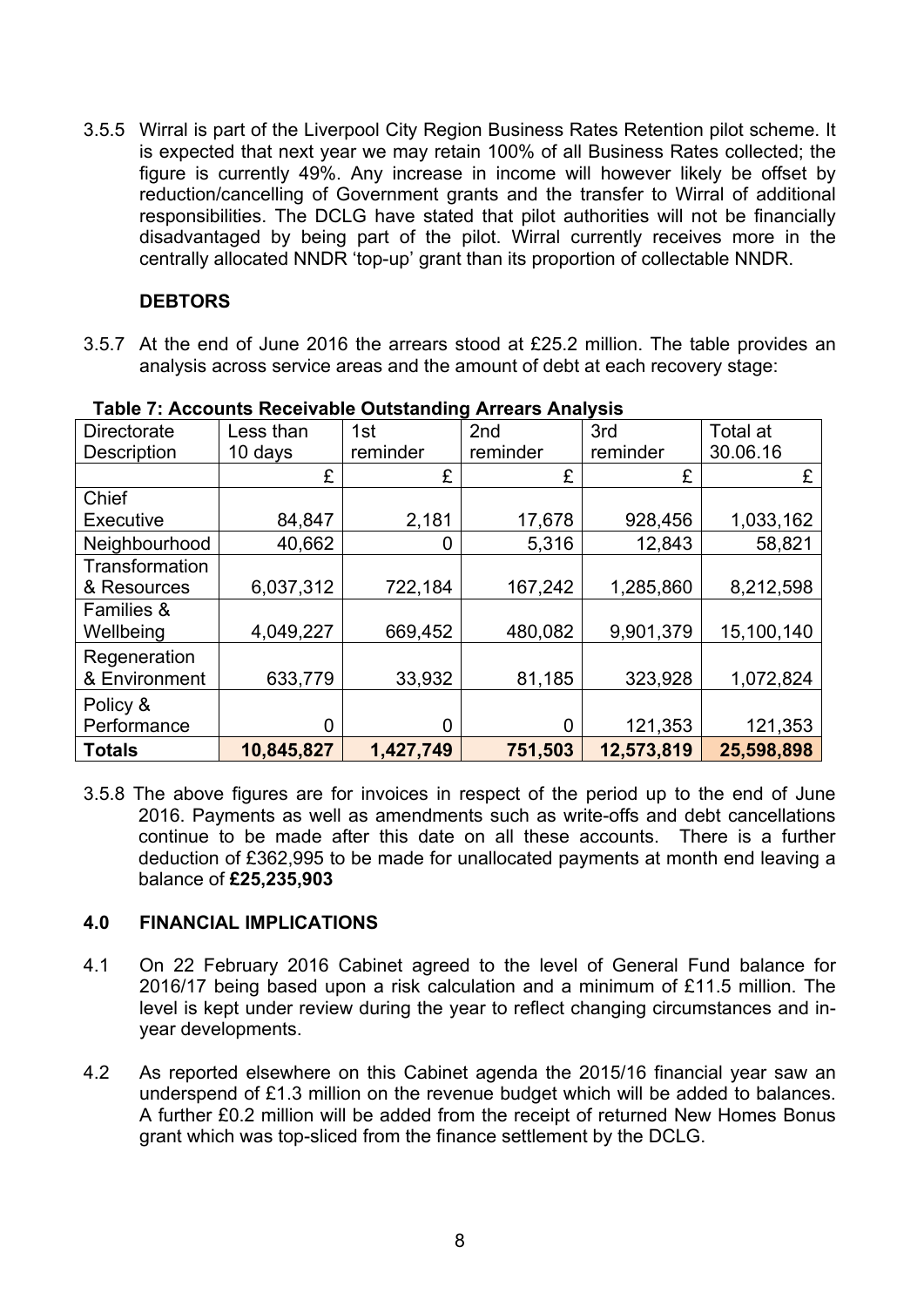4.3 As referred to in this report above £1.5 million of balances are required for funding 2016/17 care fees and a further £0.1 million to fund the passport for life saving reversal,

| 1 apro 0. Odininary 01 the Frojected Ocherar Fand Dalances |         |  |
|------------------------------------------------------------|---------|--|
| <b>Details</b>                                             | £m      |  |
| Balance 31 March 2016 when setting the Budget 2016/17      | $+11.5$ |  |
| Add; Additional Returned New Homes Bonus Grant             | 0.2     |  |
| Add: Increase following closure of 2015/16 accounts        | 1.3     |  |
| Less: Allocation for care fees                             | $-1.5$  |  |
| Less: Reversal of passport for life budget option          | $-0.1$  |  |
| <b>Projected Balance Excluding Current Year Projection</b> |         |  |
| Less: Potential overspend at June 2016                     | $-1.1$  |  |
| Projected Balance 31 March 2017                            |         |  |

**Table 8: Summary of the Projected General Fund Balances**

- 4.4 The requirement to replenish the General Fund balances to the minimum level will be addressed through Directorates identifying potential underspends in the current financial year together with a mid-year review of the Earmarked Reserves. The Reserves excluding School balances totalled £58.8 million at 1 April 2016. These include reserves relating to the cost of transformation, mitigation of future financial risks and specific project support.
- 4.5 There are no IT, staffing or asset implications arising directly out of this report.

### **5.0 LEGAL IMPLICATIONS**

5.1 The entire report concerns the duty of the Council to avoid a budget shortfall. The Chief Finance Officer has a personal duty under the Local Government Finance Act 1988 Section 114A to make a report to the executive if it appears to them that the expenditure of the authority incurred (including expenditure it proposes to incur) in a financial year is likely to exceed the resources available to it to meet that expenditure.

# **6.0 RESOURCE IMPLICATIONS; ICT, STAFFING AND ASSETS**

6.1 There are no implications arising directly from this report.

# **7.0 RELEVANT RISKS**

- 7.1 The possible failure to deliver the Revenue Budget is being mitigated by:
	- Senior Leadership Team / Directorate Teams reviewing the financial position.
	- Tracking system of savings options to monitor progress.
	- Benefits Realisation Group monitors the delivery of key change projects.
	- Use of temporary additional support to assist with revenues collection.
	- Use of earmarked reserves and General Fund Balance savings risk contingency